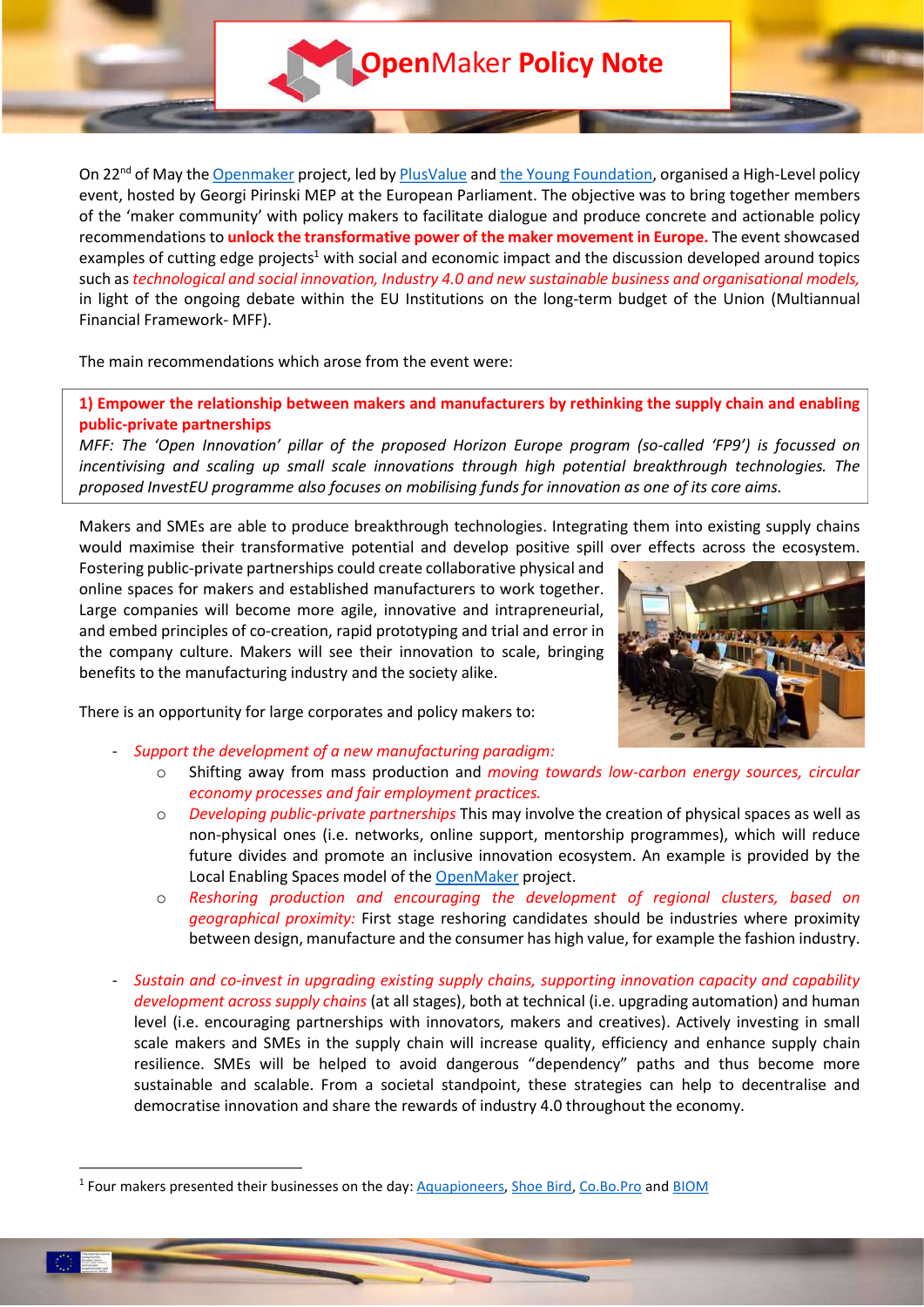

## 2) Supporting education 4.0 and develop curricula for makers and fablabs

MFF: Investing in people a is key priority of the next multiannual budget, not least via the European Social Fund+, the Erasmus + programme and the Digital Europe Programme which promises to actively invest in digital skills for Europeans at school, university and the work place.

For the maker movement to drive innovation, it is vital to train the next generation of talented makers, especially women who are less likely to engage with new technical developments. Through education reform, there is an opportunity to embed a culture of making throughout Europe. This can be done both in formal and non-formal educational establishments with a particular focus on vocational skill-based programs.

- Formal education prioritizing critical thinking, creativity, tinkering, tech skills and digital skills within the school curricula (from early stage to university level) and through vocational programs. Some colleges and universities may also offer trainings across a range of manufacturing skill sets and could form part of new 'maker clusters', geographical areas where skills and facilities are highly concentrated.
- Non-formal and informal education Fablabs are collaborative spaces where makers create, learn, mentor and invent. Fablabs could host training courses to teach the key skills central to the maker community culture, such as teamworking, curiosity, empathy, digital skills and entrepreneurial spirit. By developing a certified curriculum for fablabs and makerspaces, these bodies can ensure revenues and recognition, thus becoming sustainable.

## 3) Active engagement in the policy arena

MFF: 'Engagement and democratic participation' is highlighted as one of the 'essential tasks for the future EU budget'. This is especially needed in high innovation areas where the pace of change creates regulatory challenges for policy makers.



Europe needs to drive inclusive growth in the age of network economics. In this context, the role of international institutions and national governments is fundamental to enable decentralised and distributed economies as well as democratic societies. Whilst Makers need to become more engaged at

policy level to ensure policymakers can understand the full power of fablabs and makers spaces, policymakers will need to facilitate the process. This may happen by:

- Facilitating direct methods of participation in policy activities (bottom-up approach) that allow makers to highlight regulatory roadblocks to policy makers. For example, the development of a Maker Policy Sandbox. A sandbox could offer a place for makers to leave national and European policymakers both very specific policy recommendation related to specific industries, and broader ideas related to policy experimentations with totally new approaches. Thanks to their practical expertise, there are many cases where makers are able to identify clear regulatory roadblocks, and if they could bring these challenges to policy makers, this would facilitate 'quick wins'. For example, the definition of 'organic' in a European context is restrictive for the **agroponics** industry. A regulation change could help to accelerate this highly sustainable nascent industry.
- Enabling new legal forms to support innovative and open start-ups and SMEs (i.e. the Italian law on 'innovative start-up') through economic and fiscal incentives
- Supporting the creation of intermediaries (umbrella bodies) willing to advocate on behalf of the maker movement and hence include the movement in the international policy agenda (i.e. World Economic Forum at Davos) or in the local one (see URBAN M project)